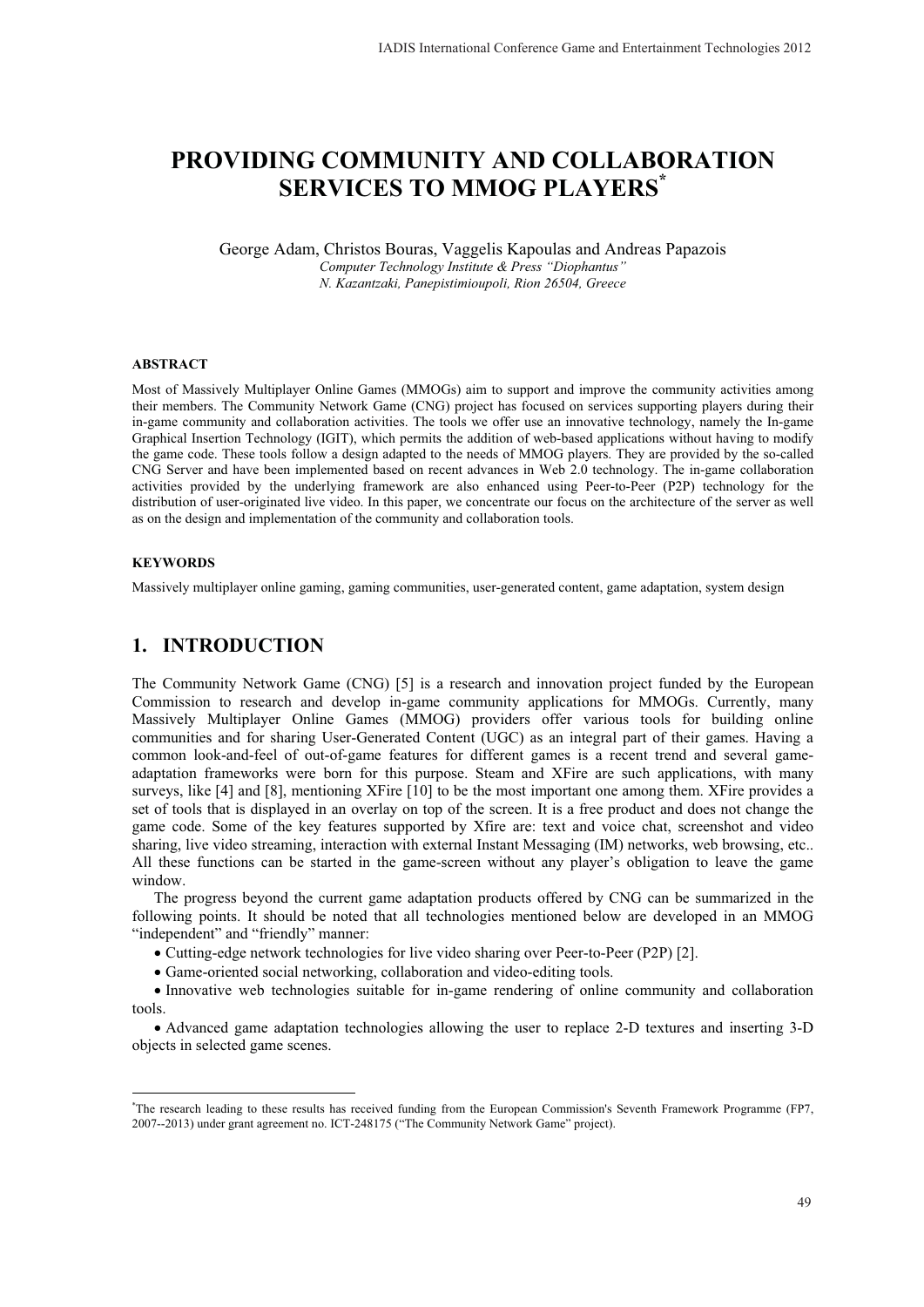CNG makes use of In-game Graphical Insertion Technology (IGIT), which is an innovative technology permitting the replacement of game objects and the insertion of UGC as an overlay of the game scene in realtime. Using IGIT external web-based applications can be rendered, as a new layer on top of the game screen. In this way, innovative community and collaboration activities can be easily introduced as in-game features. It is important that IGIT functions are offered, without changing the game application in the MMOG client or in the server [3]. The MMOG "independence" allows the same technology to be used in multiple games, and therefore CNG consists a generic application with a single installation being able to address directly to multiple MMOGs and MMOG operators. The provision of the new community and collaboration features will be provided by a deployment separate from the MMOG delivery network and thus, by moving the processing and network load away from the MMOG server or content delivery network, new demanding features and applications of can be offered to the users.

The CNG community and collaboration tools are provided by the CNG Server, which consists the core of the CNG system. The implementation of the online community and collaboration applications is based on Web 2.0 technology, which is widely used for social and UGC-sharing activities. In this paper, we describe the high-level architectural design of the system components developed to support CNG community and collaboration tools. In addition, we provide a detailed description of the architectural elements, starting with details on the CNG Server's components and continuing with the online web applications. The most important aspects of system's design and implementation are described, including the used interfaces and protocols, the interaction of the system modules and the adopted technologies. We concentrate our focus on the features that distinguish the CNG services from a typical social networking system and we issue any design aspects that can contribute to future standardization processes for WWW and open social networking.

# **2. DESIGN & ARCHITECTURE**

# **2.1 User Interface**

The graphical design for widgets implementing the various tools follows a simple and clear approach, so as not to dominate the game scene, thus avoiding to distract the users, and to affect their in-game experience. The tools-widgets are web pages that are rendered inside the game window, through the IGIT technology, which allows the in-game display of web content.



Figure 1. RedBedlams's "The Missing Ink" game with integrated CNG collaboration tools

The CNG tools use advanced web technologies to provide customizable layouts. This is required in order to allow both for different positioning options in the different games, since the CNG collaboration tools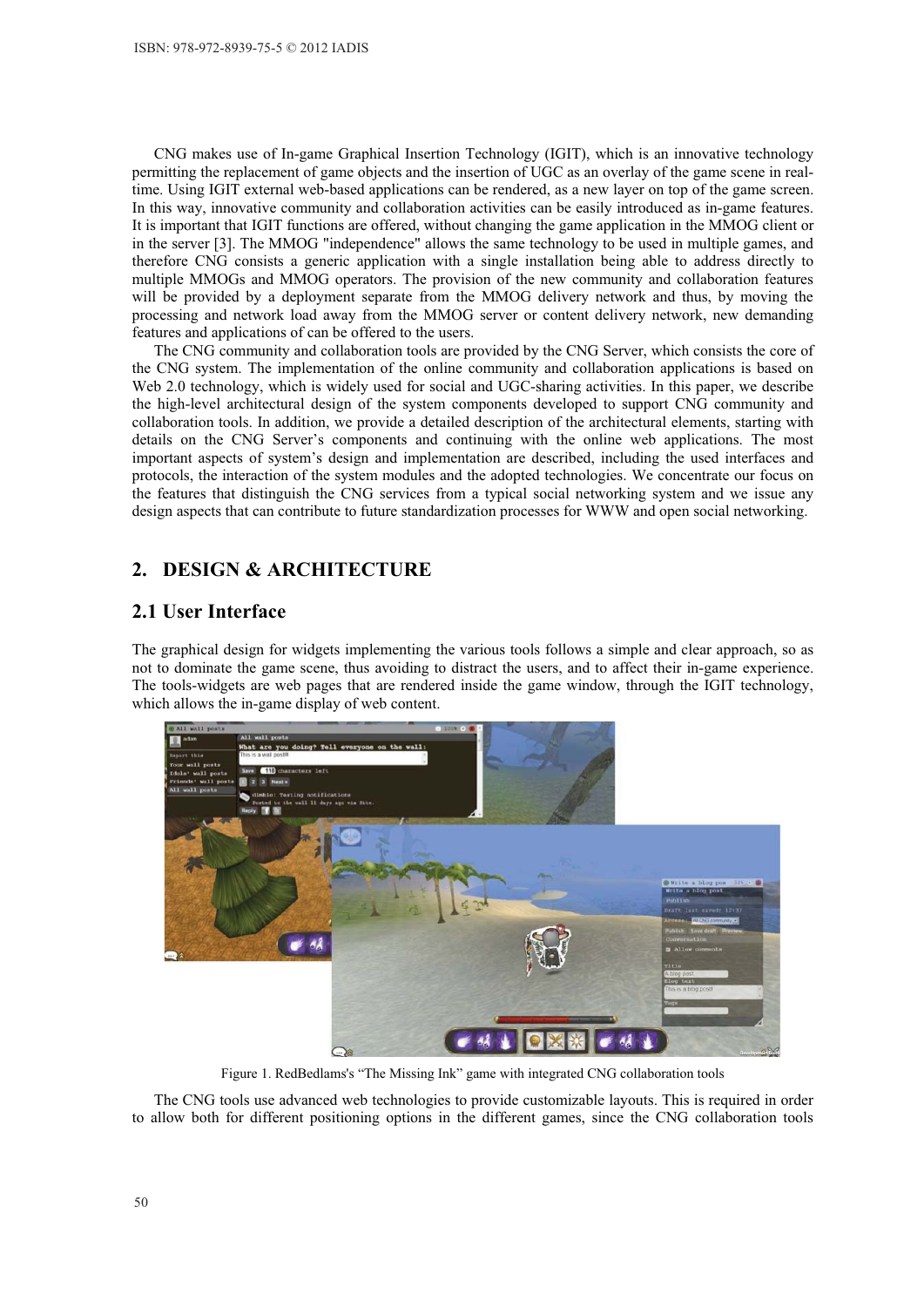should not overlap the game's on screen tools and options, and for the users' various preferences and styles. Different layouts can be used for different scenes of the same game and/or different views of the same scene.

The CNG tools appear as floating windows within the game screen and can be considered as part of the game. Thus the tools enhance the in-game experience without requiring the players' to break their gameplay to access external tools. Two different positioning, transparency setting and sizing options are depicted in the two screenshots of Figure 1 using the CNG framework with RedBedlam's "The Missing Ink" [9]. One shows a vertical alignment of the panes of the blogging widget, and the other shows a horizontal alignment of the panes of the "Wall" widget.

Although positioning the CNG collaboration tools outside the game window, e.g., next to right side of the game window, was an option, gamers strong expressed their preference for tools rendered on top of the game window.

The support of multiple game resolutions and screen sizes is a big challenge for the design of the CNG User Interface. The CNG online community and collaboration tools have been designed independent of the game resolution selected by the user. The independence from the game screen configuration is not just limited to the size of the CNG widgets but extends to their web content. When the session is initialized, the CNG Server dynamically generates the appropriate dimensions for the CNG windows, as well as the proper Cascading Style Sheet (CSS), using information for the game screen configuration sent by the CNG Client, in order to achieve a consistent layout for the CNG tools' windows.

#### **2.2 Web Server**

The web server, as part of the CNG Server, provides the online community and collaboration services. The web server consists of two components: the presentation-tier, which is the UI component, and the business logic-tier, which is the backend component. The implementation of the web server is based on the Elgg social networking engine [6].

The UI Component is the interface of the overall web server with the CNG Client side and in particular with the web-browser instances in it (at this point it should be recalled that the client side of the CNG system is executed within a container that, using instances of a web-browser, displays web content on top of the game screen). The UI component serves the client side with the user interface of the CNG Web 2.0 online collaboration tools, as web content (HTML, JavaScript and Flash objects). The web browser instances in the CNG Client side communicate directly with the UI component requesting these services' layout and content. Thus, the CNG user interface and the CNG Web 2.0 online collaboration tools can be updated and extended without the need to change the CNG Client. In addition the UI Component provides of the web-based interface used for the administration of the web server. This is only available to administrators of the CNG system (i.e. users with relevant privileges).

The Backend component is the mid-tier between the other parts of the system, i.e., the UI Component and the Database and it consists the core of the web server. The Backend component provides all the functionality that is related to the Web 2.0 community and collaboration applications of the CNG system. This includes the management of these web applications, and the management of users, access groups, and. all the other involved entities. Finally, the Backend component is located between all other components and the Database. This way it hides the schema and implementation details, decoupling the Database from the rest of the system.

The CNG Server component provides the ability to users to interact with their accounts in external social networks. Towards this direction, the system provides interconnection with Facebook and Twitter social networks with single sign-on functionality. An one-time setup phase has to be completed by the user in order to enable this feature. The user provides his credentials for his Facebook and Twitter account and authorize the CNG application to have access to his accounts. When completing this setup phase CNG server receives an access token from the external social networks and acquires permanent access. It is important to note that CNG Server does not store the user's credentials for obvious security reasons. Once the user authorizes the CNG application, then he is able to post the messages that are displayed in CNG Web tools to his his Twitter and Facebook walls. The server side does this posting, without prompting the user to enter his credentials. This procedure can be considered secure, as the access tokens are valid only for usage by the CNG application.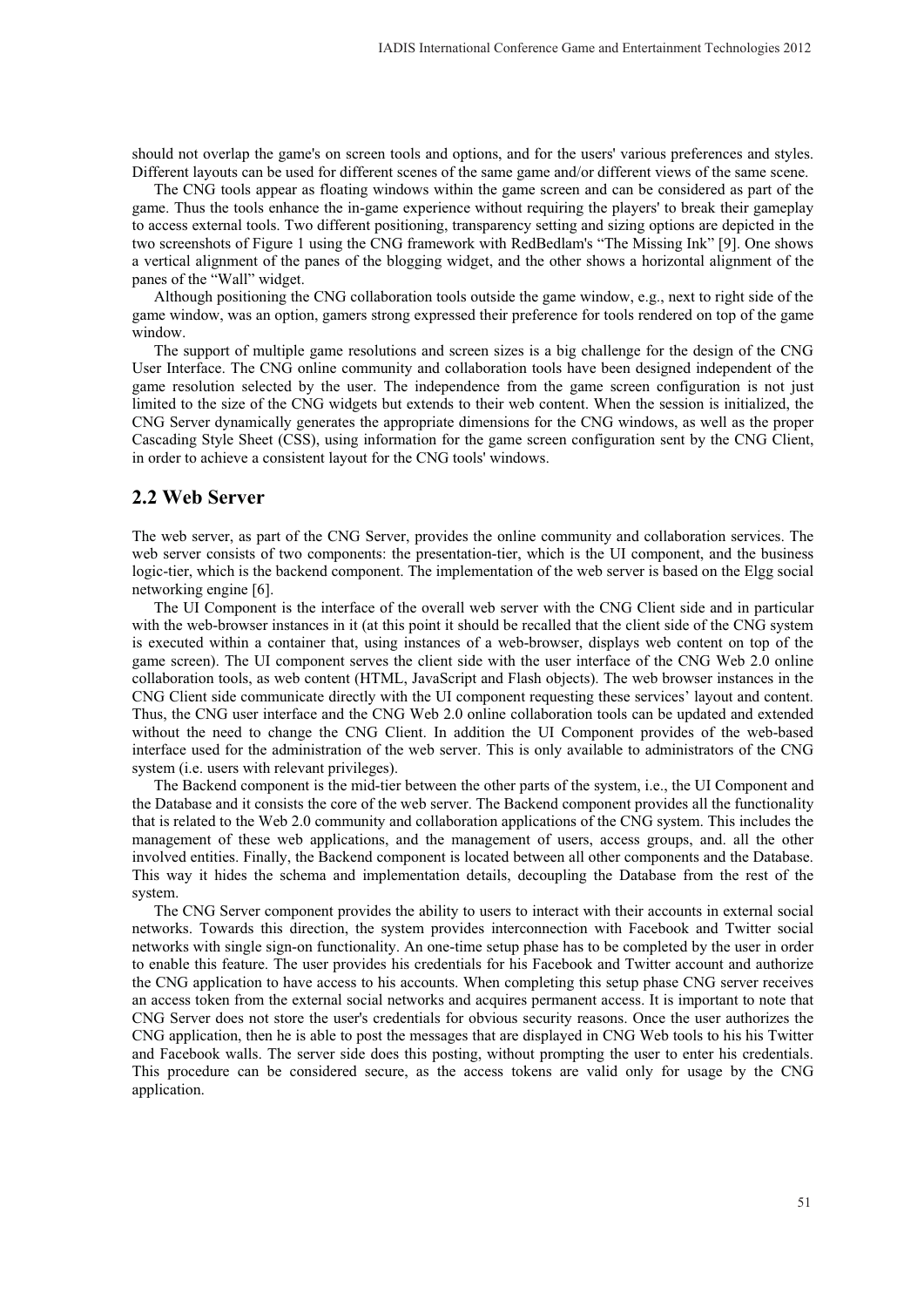## **2.3 Chat Application**

Chat application allows users to communicate in groups using instant messaging and voice while being logged in to the system. It also provides private chat between two users. In group chat, the users are able to enter virtual rooms that others have created and communicate with all the users of the room. It is obvious that the users of the room have to be online. However, in the case of private messaging, the messages sent to offline users will be delivered when the users log back in. At this time, a notification message for new chat messages is presented to the user. CNG Server is responsible for room management and also for access management.

The implementation of the web based Chat Application is based on Adobe Flash [1] technology. This technology was selected after examining the capabilities of other solutions like Java and HTML. Especially, the selection of HTML5 was discouraged, as it does not support voice capturing. In addition, Adobe Flash presented better animation quality when comparing with both HTML5 and Java applets.

Chat services require an infrastructure, which will enable them to operate. For this purpose, a media server is used as an application server. Red5 Media Server [7] was selected, as it is an open source multimedia server that supports media streaming features. While the user is connected to the system, the chat application maintains a permanent connection between the user and the media server. The user can retrieve data asynchronously without interfering with the display and behavior of the web page within the browser. Chat application can be considered both transmitter and receiver of data. It is able to capture voice and text messages and transmits them to the media server. In parallel, it can receive voice streams and messages and reproduce them in the client side.

#### **2.4 Database**

The database is an essential part of the CNG Server's architecture since it stores data for the CNG community and collaboration tools. The web server and the CNG tools are based on the Elgg social networking engine [6], and therefore CNG database schema is based on Elgg's schema. This schema models the entities and the general entity relationships, while it allows custom entities and relationships. In addition, it can store access rights to objects that can be used for authorization purposes.

The database schema provides two ways to store additional information to entities. The first way is the addition of metadata, which can be considered as adding attributes to an entity. This way is used in order to prevent altering the schema. The second way is the addition of annotations, which are generally information added by third parties like comments and ratings. Metadata and annotations are modeled by tables that store the strings of extra information, which are linked to the entities.

#### **2.5 Administration & Monitoring**

In online systems like CNG where many users are served at the same time, it is essential to monitor the system's performance and also the online tools usage using administrative and monitoring tools. There are many cases where administration and moderation must be applied when the users are free to interact with the online community. In these cases, the administrative tools are used in order to supervise the CNG community network and avoid the distribution of inappropriate content. Using the infrastructure of the CNG tools, the user can easily report to the administrator any user or content.

The administrative tools provide an interface for the administrators to manage the CNG system. The management can be done using network administration tools and a control panel for users' accounts administration, which actually provides full access to users of the system. This control panel supports operations for adding, removing, activating, deactivating a user and also resetting passwords and promoting users as system administrators.

Information about system usage can be considered valuable when analyzing complex online systems with many users. CNG monitoring tools log the users' activity within the CNG tools and intend to provide information on the users' behavior. These tools are able to provide detailed logs for each user or tool and aggregated visualized statistics. The monitoring procedure intends to analyze the traffic of the CNG tools usage at the highest possible level. The main functionality of monitoring tools relies on collecting real data and analyzing them in order to extract knowledge about the usage of CNG community tools. The system logs